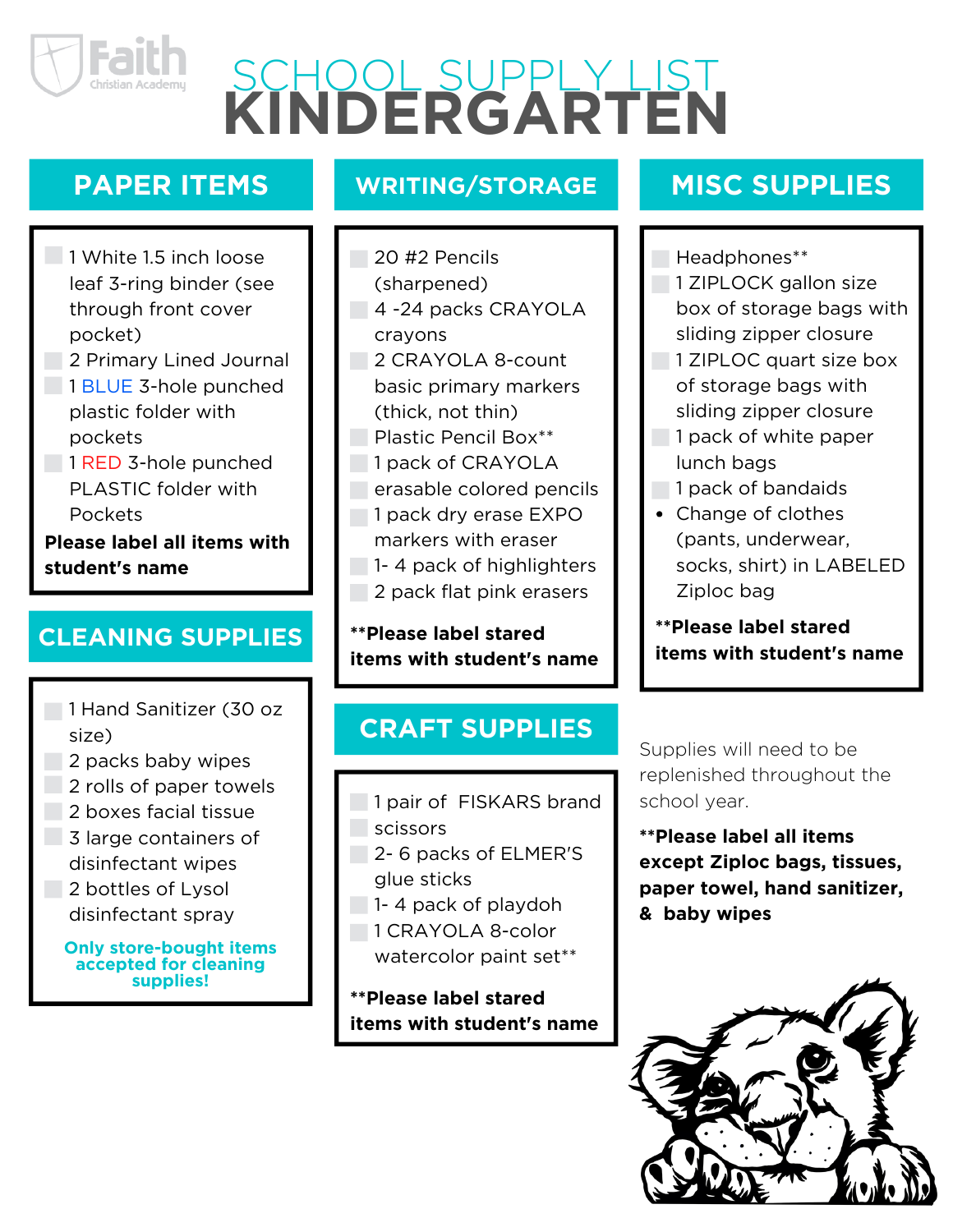# **1ST GRADE** SCHOOL SUPPLY LIST

#### **PAPER ITEMS**

One 1" 3-ring binder with clear cover 1 Composition Notebook (1/2 lines)

#### **WRITING/STORAGE**

- 48 sharpened #2 pencils (not decorative or mechanical)
- 2 boxes of 24-count crayons
- 2 boxes of 12-count colored pencils
- 2 black dry erase markers
- 2 packs color dry erase markers
- 3 packs pink erasers
- 2 pack pencil cap erasers
- $\Box$  1 pencil pouch
- 2 packs of Play-Doh 3
	- oz multi-color

#### **CRAFT SUPPLIES**

- 4 glue sticks
- 2 pair of safety scissors
- 2 packs of washable
	- broad-line markers
- 2 packs of washable fine line markers

#### **CLEANING SUPPLIES**

- 3 large rolls of paper towels
- 4 large boxes of tissues
- 2 large boxes of hand sanitizing gel
- 1 box of baby wipes
- 1 individual hand
	- sanitizer for pencil pouch

**Only store-bought items accepted for cleaning supplies!**

#### **MISC SUPPLIES**

Headphones\*\* Change of clothes

(pants, underwear, socks, shirt) labeled in Ziploc bag

**\*\*Please label stared items with student's name**

#### **LAST NAME A - M**

3 cans of Lysol Spray

- 1 box of Quart-Sized
- Ziploc bags

#### **LAST NAME N - Z**

- 4 containers of Clorox wipes
- **1 box Gallon-Sized Ziploc** bags

Supplies will need to be replenished throughout the school year.

**\*\*Please label all items except Ziploc bags, tissues, paper towel, hand sanitizer, & baby wipes**

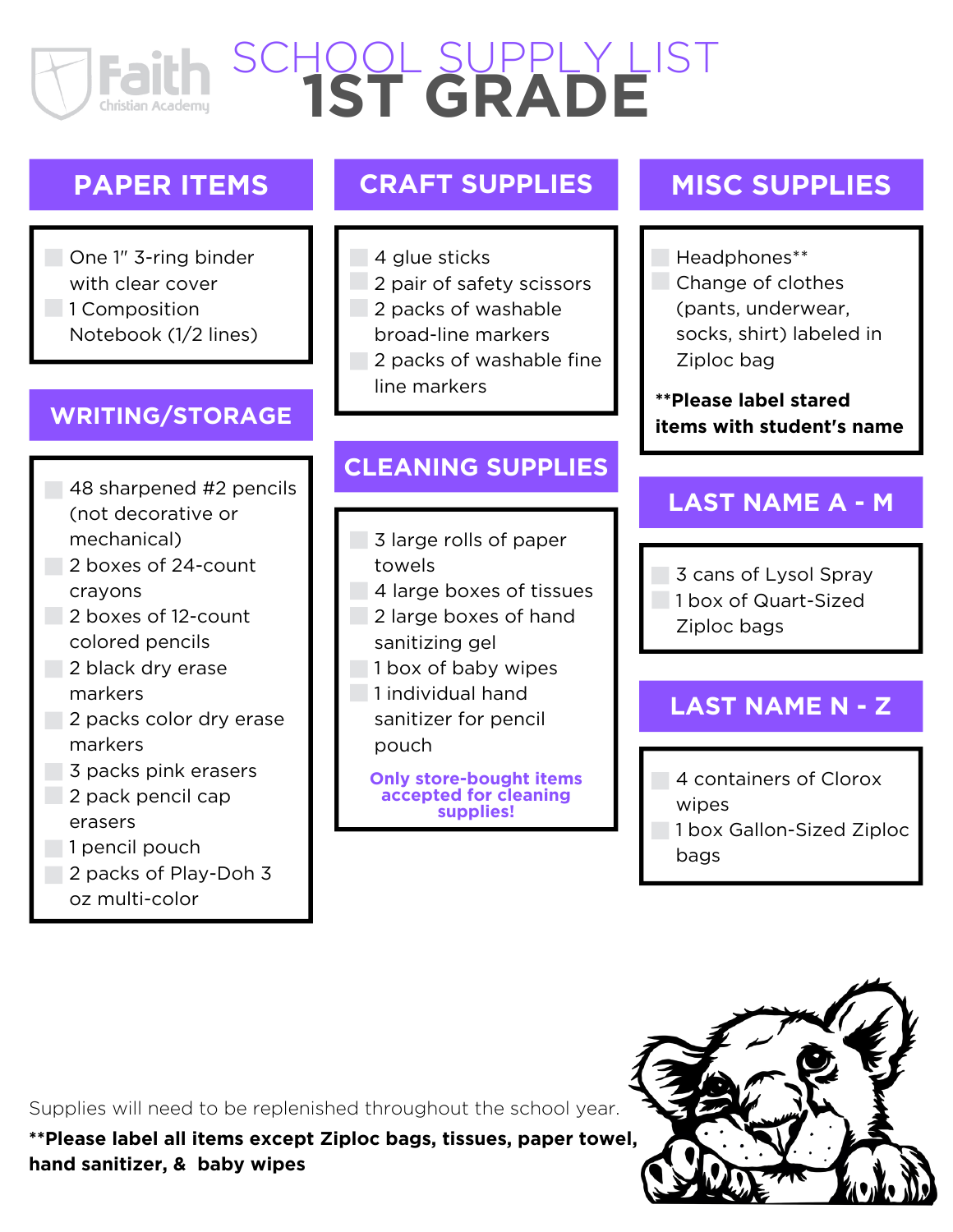# **2ND GRADE** SCHOOL SUPPLY LIST

# **PAPER ITEMS**

1- white 1 INCH, 3-ring binder clear view with inside pockets 1 composition notebook, wide-lined (not spiral) 3 solid color plastic folders with pockets and THREE PRONGS (yellow, red, & blue)

#### **CRAFT SUPPLIES** 1 whiteboard eraser

#### 1 pack of regular size

- Play-Doh
- 1 pair of scissors
- 3 glue sticks

# **MISC SUPPLIES**

#### NIV Bible

- (to use at home)
- Headphones\*\*
- 1 whiteboard (dry-erase,
	- small)
- 1 ruler
	- (with both standard & metric measurements)
- **\*\*Please label stared items with student's name**

#### **WRITING/STORAGE**

- 4 packages of
	- sharpened #2 pencils
- 2 boxes of 12-count
	- colored pencils
- 2 boxes of crayons (no more than 24-count)
- 1 yellow highlighter
- 2 large rectangle
	- erasers
- 1 pack of assorted
	- colors Dry Erase Makers
	-

#### **LAST NAME A - M**

1 box of Sandwich-Sized Ziploc bags

#### **CLEANING SUPPLIES**

- 1 large container of baby wipes
	-
- 3 boxes of tissues
- 1 large roll of paper towels
- 1 LARGE bottle of hand sanitizer gel
- 3 Clorox/Lysol wipes
- 2 cans Lysol spray

#### **Only store-bought items accepted for cleaning supplies!**

#### **LAST NAME N - Z**

**1 box Gallon-Sized Ziploc** bags

Supplies will need to be replenished throughout the school year.

**\*\*Please label all items except Ziploc bags, tissues, paper towel, hand sanitizer, & baby wipes**

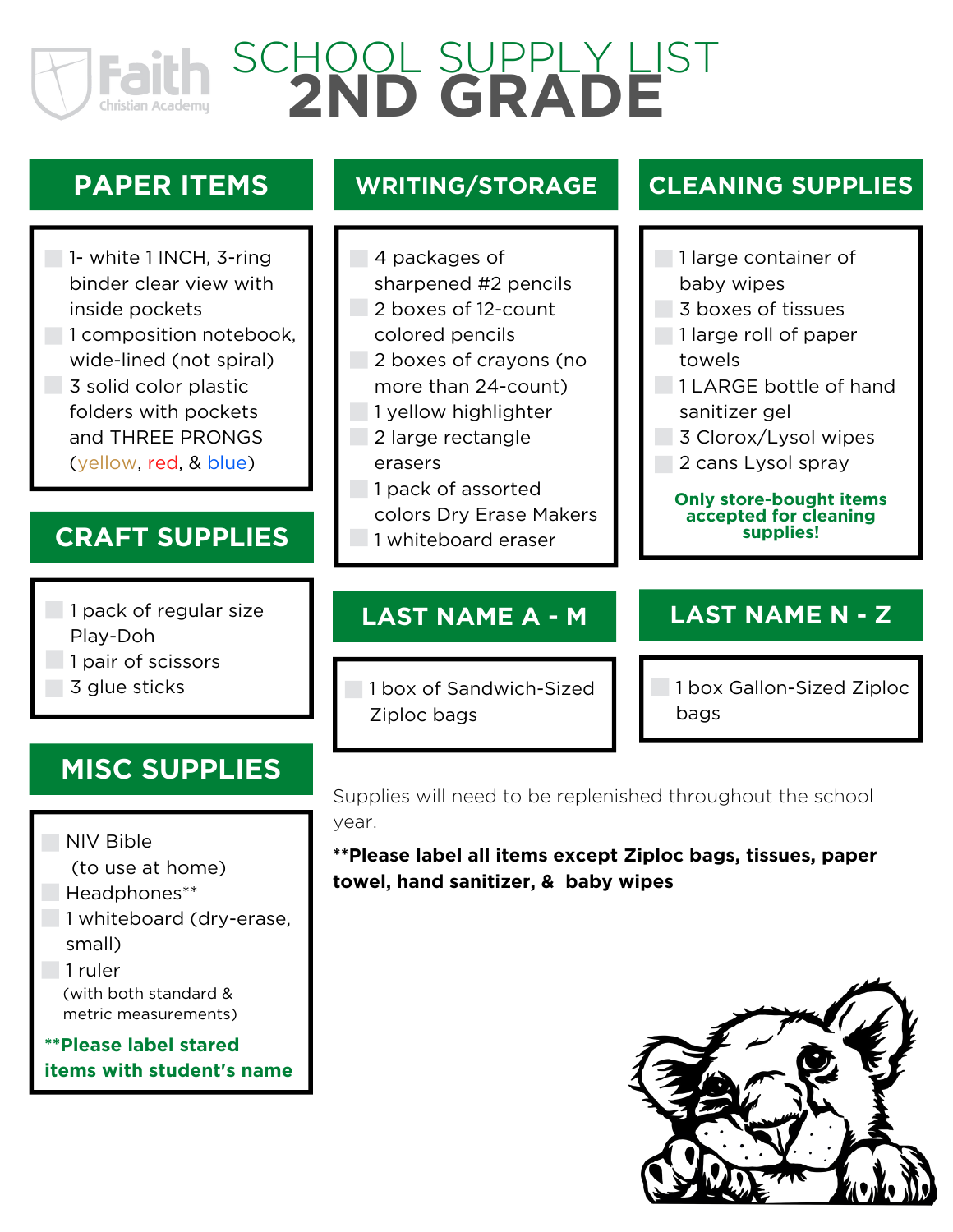# **3RD GRADE** SCHOOL SUPPLY LIST

### **PAPER ITEMS**

#### 1-1 inch white 3-ring binder with pockets & clear see-through cover pocket

3- 1 inch 3-ring flexible plastic binders solid colors: BLUE, GREEN, & PURPLE (Dollar Tree) 1 composition notebook

#### **CRAFT SUPPLIES**

Scissors (2 pairs) 6 glue sticks

# **MISC SUPPLIES**

Headphones\*\*

- NIV Kid's Bible
- 1 Ruler with standard &
	- metric measurements
- 1 small whiteboard
- **1 Merriam-Webster's** Elementary Dictionary

**\*\*Please label stared items with student's name**

#### **WRITING/STORAGE**

1 package #2 pencils (not mechanical) Highlighters (2) packages) Erasers (4 packages) 1 box of 12- count colored pencils 1 box of washable colored markers (no stamp markers) 1 box of 24-count crayons Pencil pouch

- **Dry Erase Markers (2)** 
	- packages)
- 1 whiteboard eraser

#### **LAST NAME A - M**

1 box of Sandwich-Sized Ziploc bags

Supplies will need to be replenished throughout the school year.

**\*\*Please label all items except Ziploc bags, tissues, paper towel, hand sanitizer, & baby wipes**



#### **CLEANING SUPPLIES**

- 3 large boxes of white tissues
- 2 bottles of hand sanitizing gel
- 2 packs of Baby Wipes 2 containers of Clorox
	- wipes
- 2 large cans of Lysol
- 1 roll of paper towels

**Only store-bought items accepted for cleaning supplies!**

#### **LAST NAME N - Z**

1 box Gallon-Sized Ziploc bags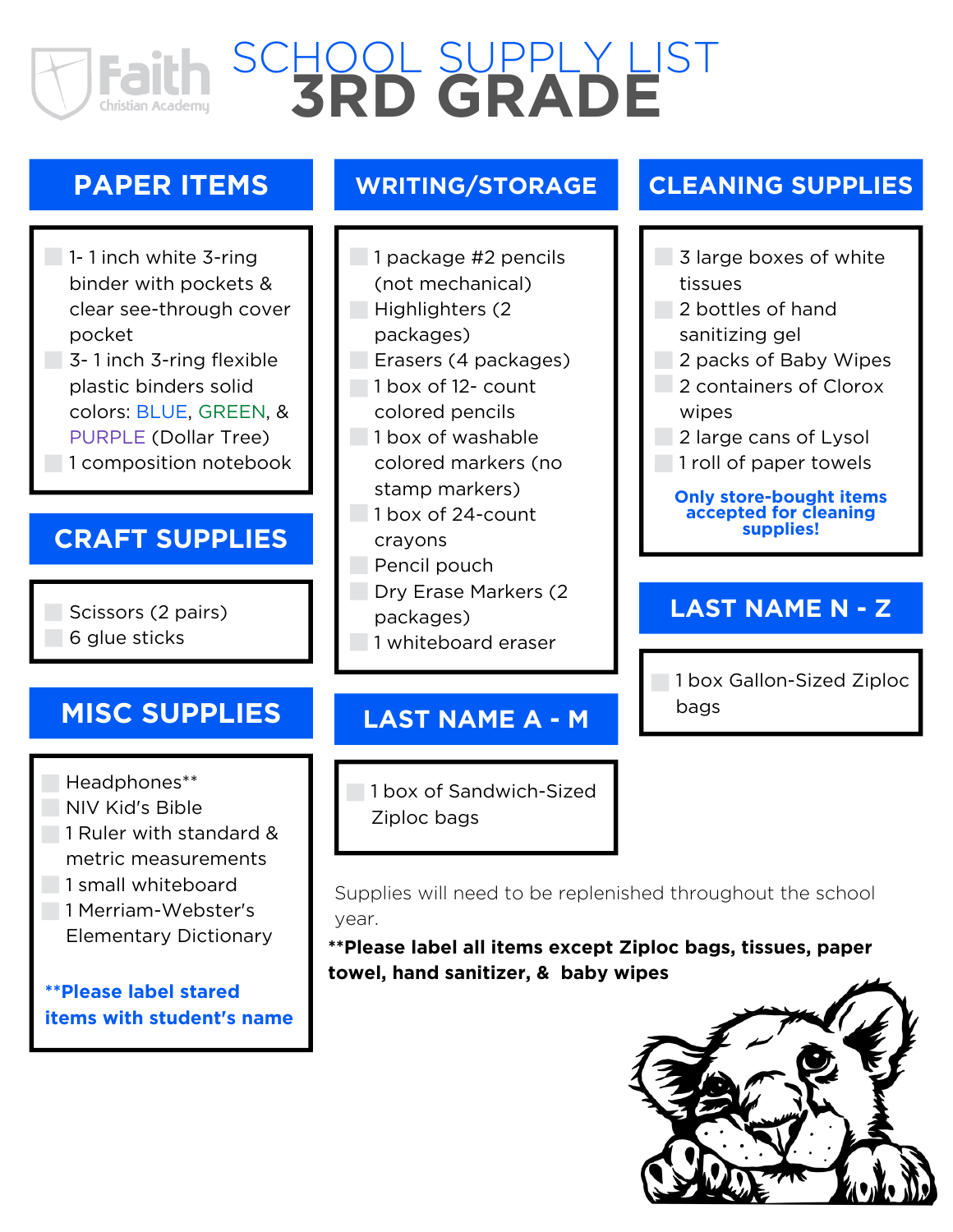# SCHOOL SUPPLY LIST **4TH GRADE** Christian Academu

# **HOMEROOM**



bottle)

### **READING**

1 Wide Ruled spiral notebook (70+ sheets-RED) 1 pocket folder (RED)

One 1 inch binder

#### **SCIENCE/SOCIAL STUDIES**

2 Wide Ruled Spiral notebooks (70+ sheets-GREEN & YELLOW) 2 pocket folders

(GREEN & YELLOW)

#### **ENGLISH/WRITING**

- **One Wide Ruled spiral** notebook (70+ sheets, BLACK)\*\*
- 1-3 prong pocket folder\*\*
- **Wide Ruled Lined Paper** (1 pack)
- #2 Pencils (1 pack)

#### **BIBLE**

Bible (NIV only)

#### **MATH**

1 Wide Ruled spiral notebook (70+ sheets-BLUE) Graph Paper **MUSIC** 

#### **DAILY SUPPLIES**

**The supplies listed here are to be kept in your child's backpack for daily classroom use.**

#### Please bring on the 1ST DAY OF SCHOOL-NOT back to school night or Meet the Teacher!

- $-4 5$  pencils
- 2 pencil erasers
- 1 pack of thin-lined
	- washable markers (fine
	- point- 12 or 24 pack)
- 1 box of colored pencils
	- (12 or 24 pack)
- 1 pair of scissors (not
	- safety scissors)
- 2 highlighters
- 1 pencil pouch
- 1 bottle white glue
	- 2 glue sticks
	- HEADPHONES (1 pair)

Recorders will be provided by the Music Department & charged to the student's account

Supplies will need to be replenished throughout the school year.

**\*\*Please label all items except Ziploc bags, tissues, paper towels, hand sanitizer, & baby wipes**